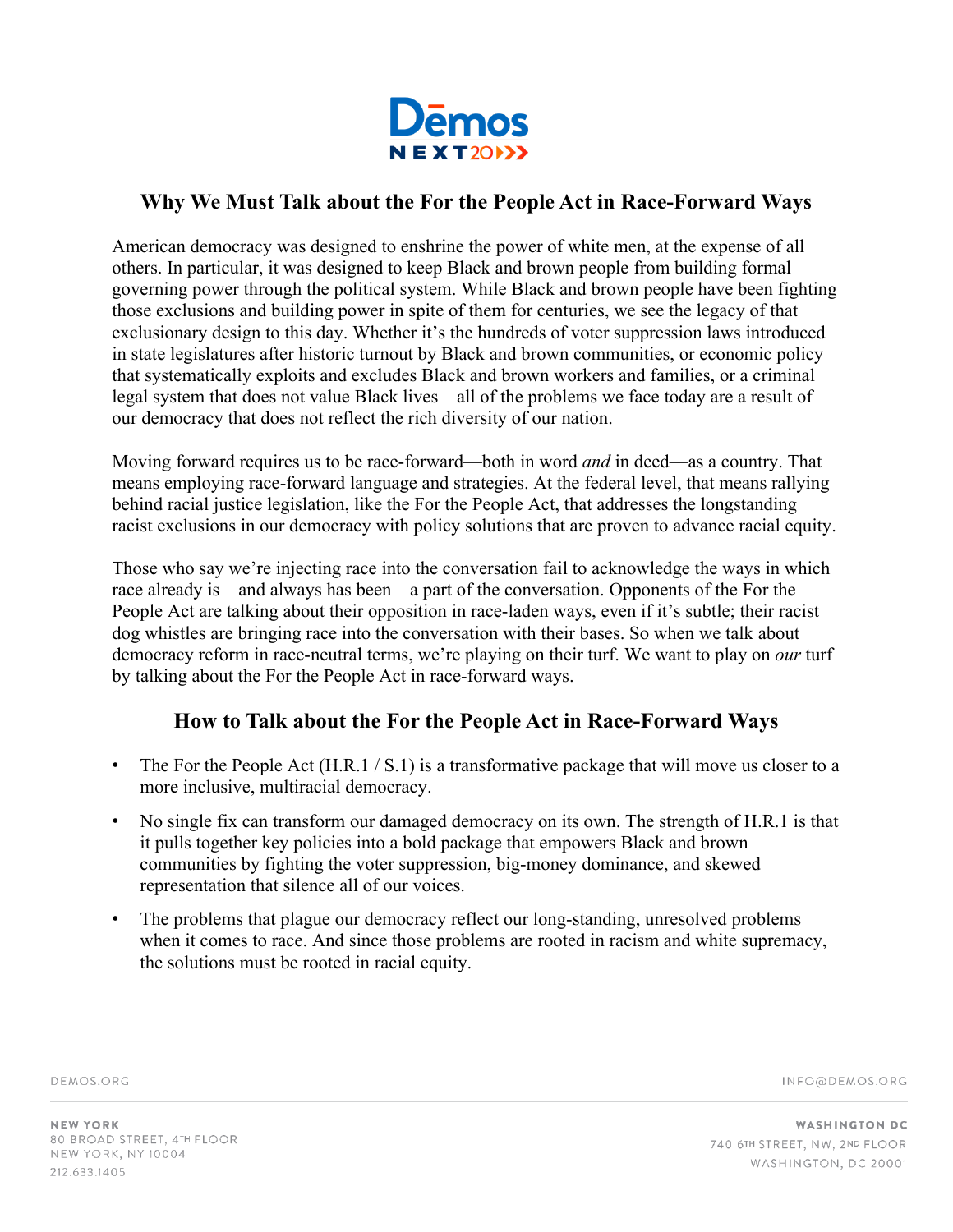

- Officially, American democracy was designed of, for, and by the people. But the fine print has always made it clear that "people" meant white men with money. Since this country's inception, Black and brown people have had to fight to build power in spite of barriers at every turn.
- Voter registration was invented in large part to keep Black people from voting, gerrymandering has silenced the voices of people of color ever since they have been able to vote, and big-money politics translates centuries of economic exploitation and exclusion into inequality in our democracy.
- The game is rigged, but Black and brown people have led the way in making the rules fairer for everyone: from the Reconstruction Amendments, to the Civil Rights Act of 1964 and Voting Rights Act of 1965, to the National Voter Registration Act of 1993 and the reauthorization of the VRA in 2006, among other wins.
- The For the People Act is the next step in that process of building a multiracial, inclusive democracy. The For the People Act brings bold reforms together into a transformative package. These policies are already working to advance racial equity in the states—in some cases, for decades. It's time we bring these proven reforms to our entire country.
- The following highlights just a few provisions within the For the People Act that would advance racial equity, with data and messaging to explain how and why.

#### *Voter Registration Modernization:*

- First, the For the People Act brings our voter registration system into the 21<sup>st</sup> century and eliminates registration as barrier to voting. By requiring Online Voter Registration (OVR), Automatic Voter Registration (AVR), and Same Day Registration (SDR) for federal elections nationwide, the For the People Act will take some of bureaucracy out of democracy.
- People in power long have weaponized arcane registration requirements to prevent communities of color from voting. In fact, those requirements were designed, in part, to keep Black people, working people, and immigrants (at a time when non-citizen immigrants could vote) from voting.
- The result is a clear disparity in registration rates by race and ethnicity. While 71 percent of the white, non-Latinx voting eligible population is registered, only 64 percent of the Black voting eligible population, 54 percent of the Latinx voting eligible population, and 53 percent of the Asian American voting eligible populations are registered to vote.

DEMOS.ORG

INFO@DEMOS.ORG

**NEW YORK** 80 BROAD STREET, 4TH FLOOR NEW YORK, NY 10004 212.633.1405

**WASHINGTON DC** 740 6TH STREET, NW, 2ND FLOOR WASHINGTON, DC 20001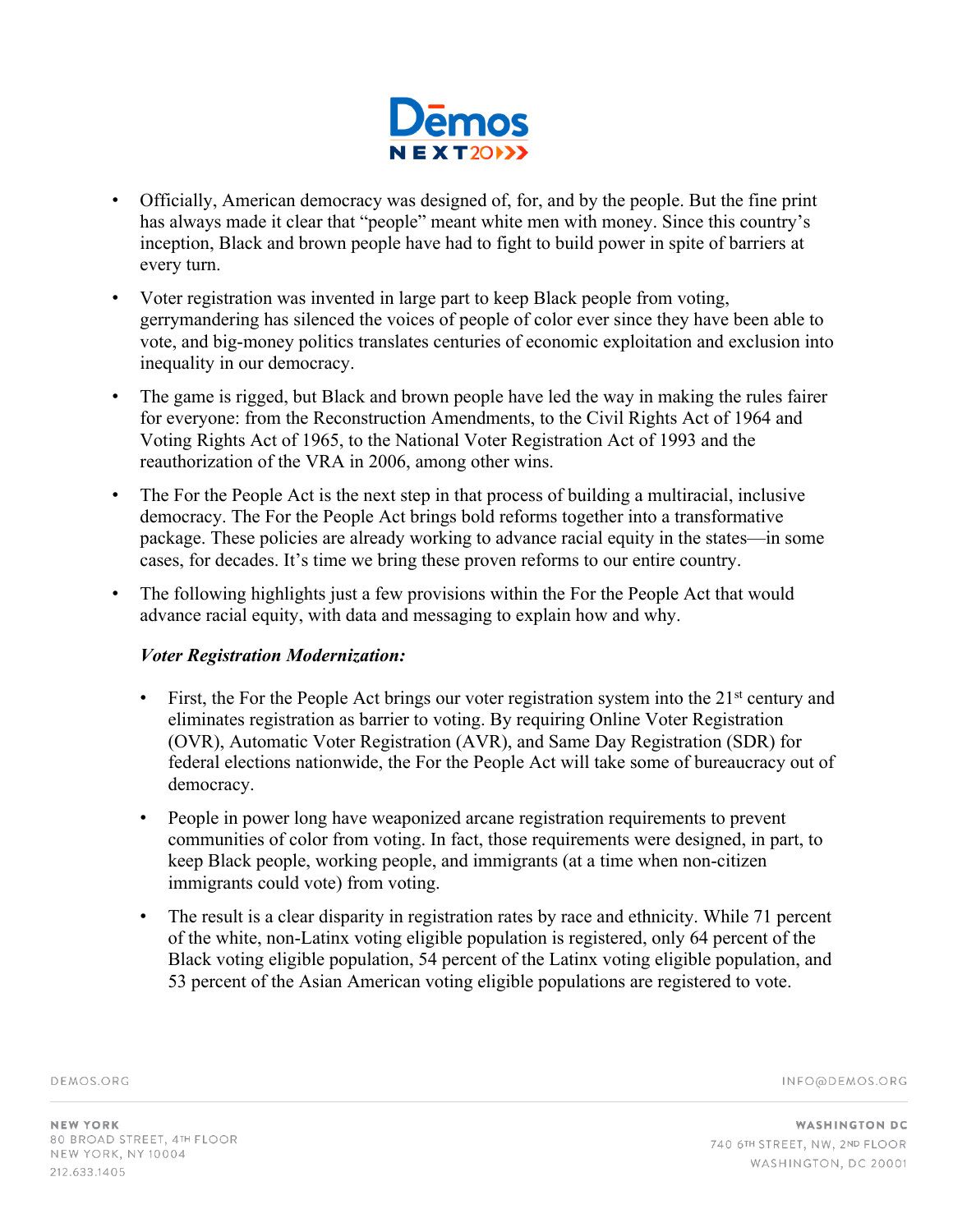

- We know that when Black and Brown people can vote, they do vote. But because registration is, and has always been, a tool of racist voter suppression, far too many Black and Brown people cannot vote.
- OVR, AVR, and SDR can help eliminate those disparities and ensure registration never again stands between Black and brown Americans and the ballot box.

### *Voting Rights Restoration:*

- Just like Ban the Box laws knocked down barriers to employment for Americans with a criminal record, the For the People Act will knock down barriers to voting for people convicted of a felony upon their release from prison.
- Simply put, if you've been released, your voting rights are restored. Full stop.
- Felony disenfranchisement laws—designed to prevent overpoliced Black people from exercising power by voting—have racist roots and yield racist results.
- The Sentencing Project estimates that 6.2 percent of voting-eligible African Americans can't vote because of felony disenfranchisement laws, compared to only 2.3 percent of all Americans. Despite the fact that Black people make up just 13 percent of the population, 35 percent of people these laws affect are Black.
- Their data also show us that an estimated 1.7 million Black and Latinx people would be re-enfranchised through the voting rights restoration provision in the For the People Act, including hundreds of thousands in Florida, Georgia, Mississippi, Tennessee, Texas, Virginia, and elsewhere.

#### *Small Donor Public Financing for Elections:*

- The For the People Act creates a small donor matching system for federal elections that would give small donors like you and me big power.
- Right now, a tiny group of major donors has a great deal of power in politics. And pretty much everyone in that group has 3 things in common: They're rich. They're white. And they're male. In fact, more than 90 percent of contributions come from white donors.
- The lack of diversity on the surface translates into a lack of diversity on the substance. Our priorities—like a higher minimum wage, child care, and universal health care—are not, never have been, and never will be their priorities. Yet with the millions upon

DEMOS.ORG

INFO@DEMOS.ORG